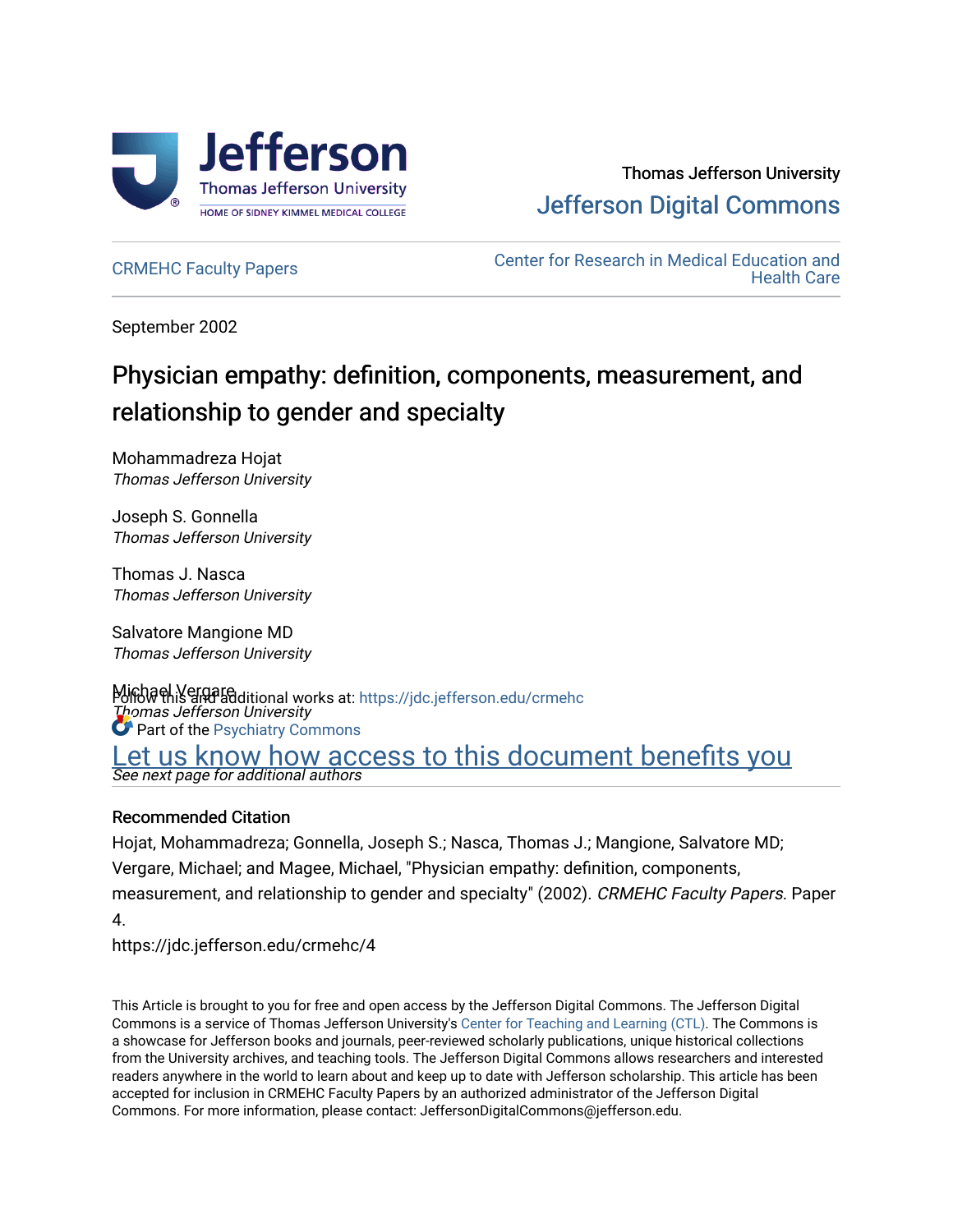## Authors

Mohammadreza Hojat, Joseph S. Gonnella, Thomas J. Nasca, Salvatore Mangione MD, Michael Vergare, and Michael Magee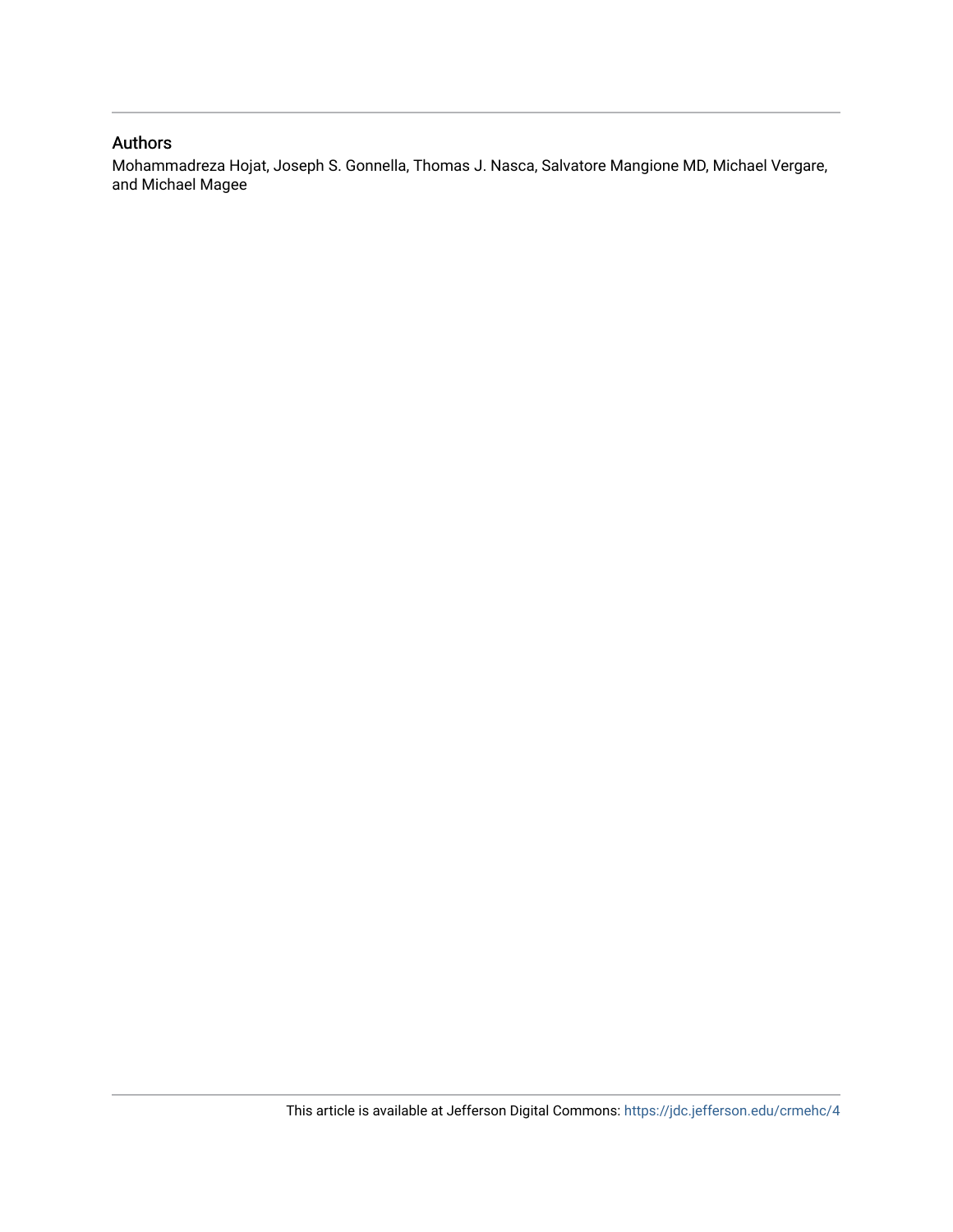## **Article**

## **Physician Empathy: Definition, Components, Measurement, and Relationship to Gender and Specialty**

**Mohammadreza Hojat, Ph.D.**

**Joseph S. Gonnella, M.D.**

**Thomas J. Nasca, M.D.**

**Salvatore Mangione, M.D.**

**Michael Vergare, M.D.**

**Michael Magee, M.D.**

**Objective:** There is a dearth of empirical research on physician empathy despite its mediating role in patient-physician relationships and clinical outcomes. This study was designed to investigate the components of physician empathy, its measurement properties, and group differences in empathy scores.

**Method:** A revised version of the Jefferson Scale of Physician Empathy (with 20 Likert-type items) was mailed to 1,007 physicians affiliated with the Jefferson Health System in the greater Philadelphia region; 704 (70%) responded. Construct validity, reliability of the empathy scale, and the differences on mean empathy scores by physicians' gender and specialty were examined.

**Results:** Three meaningful factors emerged (perspective taking, compassionate care, and standing in the patient's shoes) to provide support for the construct validity of the empathy scale that was also found to be internally consistent with relatively stable scores over time. Women scored higher than men to a degree that was nearly significant. With control for gender, psychiatrists scored a mean empathy rating that was significantly higher than that of physicians specializing in anesthesiology, orthopedic surgery, neurosurgery, radiology, cardiovascular surgery, obstetrics and gynecology, and general surgery. No significant difference was observed on empathy scores among physicians specializing in psychiatry, internal medicine, pediatrics, emergency medicine, and family medicine.

**Conclusions:** Empathy is a multidimensional concept that varies among physicians and can be measured with a psychometrically sound tool. Implications for specialty selection and career counseling are discussed.

*(Am J Psychiatry 2002; 159:1563–1569)*

The patient-physician relationship is the center of medicine. (1, p. 148)

 $\mathbf{\mathbf{\bot}}$ n a series of reports by the Association of American Medical Colleges on the Medical School Objectives Project (2), it was stated that medical schools are expected to educate altruistic physicians who "must be compassionate and empathetic in caring for patients." Physicians' understanding of a patient's perspective—and their expression of caring, concern, and empathy—are among the listed educational objectives (p. 13). However, without a conceptual framework and an operational measure of physician empathy, it is not possible to assess the degree to which these objectives are ever achieved.

Although researchers agree on the positive role of empathy in interpersonal relationships (3), they are divided on the definition and, hence, the measurement of empathy (4). Similarly, research on empathy in medicine has been hampered both by a lack of conceptual clarity and lack of an operational measure of physician empathy.

Empathy has been described as a concept involving cognitive as well as affective or emotional domains (5). The cognitive domain of empathy involves the ability to

*Am J Psychiatry 159:9, September 2002* **1563**

understand another person's inner experiences and feelings and a capability to view the outside world from the other person's perspective (6). The affective domain involves the capacity to enter into or join the experiences and feelings of another person (6, 7). The affective relationships that elicit emotional response are conceptually more relevant to sympathy than to empathy (3).

Although the concepts of empathy and sympathy are often mistakenly tossed into one terminological basket, they should be distinguished in patient-care situations (8). Both concepts involve sharing, but empathetic physicians share their understanding, while sympathetic physicians share their emotions with their patients (9). The two concepts do not, however, function independently. For example, in one study (6), we found a correlation coefficient of 0.45 between the two.

Because sympathy, if excessive, could interfere with objectivity in diagnosis and treatment (7, 9), "compassionate detachment" has been used to describe the physician's empathetic concern for the patient while keeping sympathy at a reasonable distance to maintain an emotional balance (9, 10). Hence, an "affective distance" would be desirable to avoid bursts of emotions that might interfere with clinical neutrality and personal durability (11).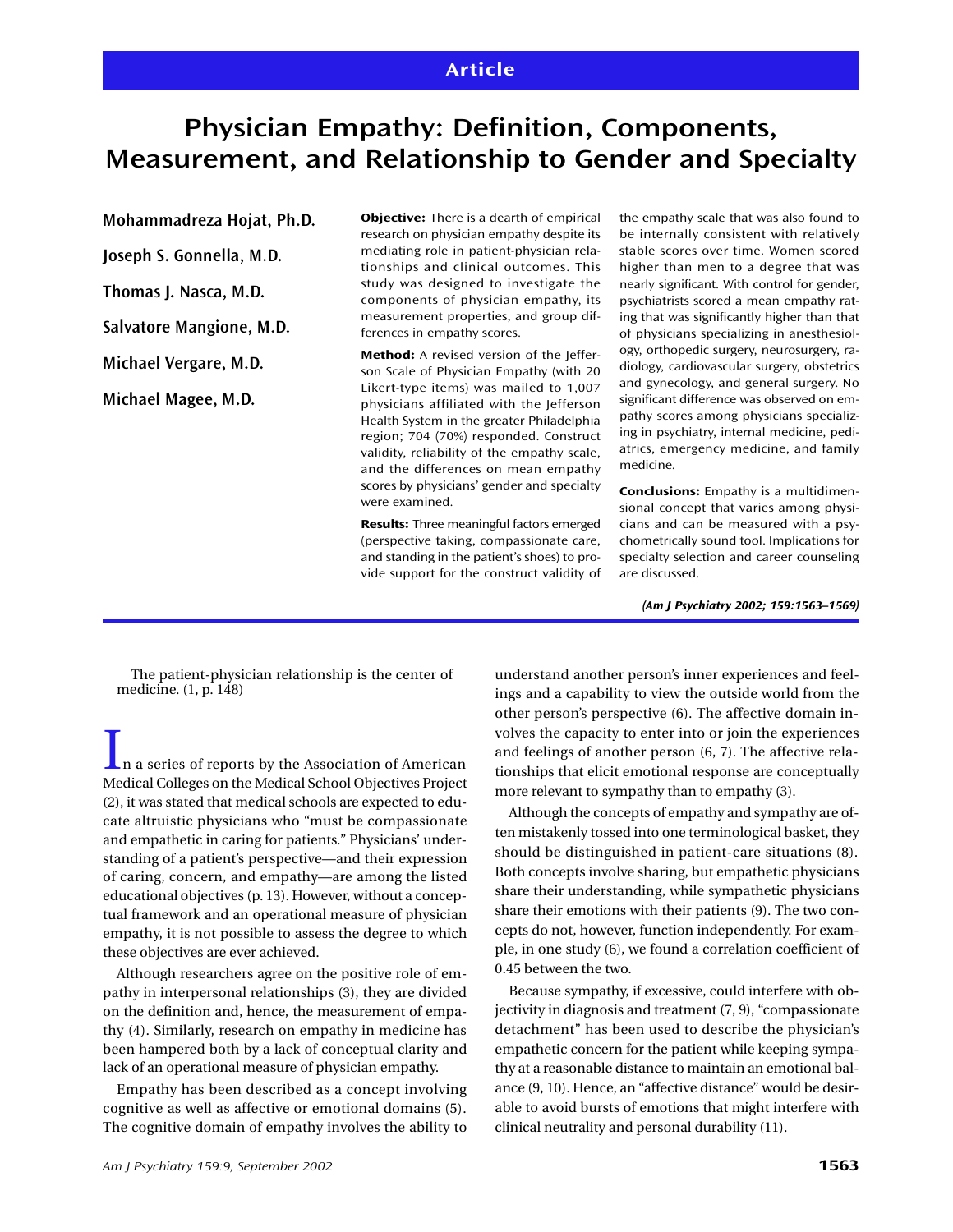In contrast, empathy has no restraining boundary because it is assumed that understanding is always beneficial in patient care. An abundance of empathy should never impede patient care. According to Bolognini (12), empathy is a complementary state of separateness and sharing, and its abundance adds to the crucial element of healing.

On the basis of the aforementioned conceptualization, we define empathy in patient-care situations as a cognitive attribute that involves an ability to understand the patient's inner experiences and perspective and a capability to communicate this understanding. Despite the mediating role empathy can play in improving clinical outcomes (9, 13), there is a dearth of empirical study on the topic in the medical literature. One reason cited for this scarcity is the absence of an operational measure of empathy that is specific to the physician-patient relationship (6).

Among the few research instruments for measuring empathy in the general population are the Interpersonal Reactivity Index, developed by Davis (14), the Hogan Empathy Scale (15), and Emotional Empathy, developed by Mehrabian and Epstein (16). A few methods of measuring empathy have also been developed for use in nursing. These include the Empathy Construct Rating Scale (17), the Empathic Understanding of Interpersonal Processes Scale (18), the empathy subtest of the Relation Inventory (19), and the Empathy Test (20). None of these scales was specifically developed to measure physician empathy and, therefore, may not capture the essence of empathetic care rendered by physicians.

Research indicates that empathy has been linked, theoretically or empirically, to a number of attributes, such as dutifulness (21), prosocial behavior (22), moral reasoning (23), good attitudes toward elderly patients (24), a reduction in malpractice litigation (25), competence in history taking and performance of physical examinations (26), patient satisfaction (9, 25), physician satisfaction (27), better therapeutic relationships (28, 29), and good clinical outcomes (9). It has also been reported that women demonstrate more empathy than men (6, 30) and express more caring attitudes (31, 32).

Little empirical evidence is available to link empathy and physician specialty. In one study (33), general practice physicians ranked highest among different medical (physicians, nurses) and nonmedical (clergymen, lawyers) professions on empathy, warmth, and genuineness. In another study (34), no difference was observed in empathy among medical students with different specialty preferences. In a recent study (35), medical students who planned to pursue specialties such as family medicine and pediatrics scored higher on empathy measures than their counterparts who planned to pursue radiology or pathology. In one of our recent studies (36), physicians in "people-oriented" specialties (primary care, obstetrics and gynecology, emergency medicine, psychiatry, and medical subspecialties) scored a significantly higher average empathy rating than their counterparts in "technology-oriented" specialties (hospital-based specialties, surgery, and surgical subspecialties).

We designed this study to empirically examine the underlying structure of a newly developed scale of physician empathy and its reliability as well as to investigate differences on empathy scores between male and female physicians and among physicians in different specialties.

## **Method**

#### *Participants*

Study participants included 704 physicians in the Jefferson Health System, which is affiliated with Thomas Jefferson University Hospital and Jefferson Medical College in the greater Philadelphia region. The mean age of the participants was 46.8 years (SD=10.5, range=29–87).

#### *Instrument*

A revised version of the Jefferson Scale of Physician Empathy (6) was used in this study. This scale was originally developed to measure the attitudes of medical students toward physician empathy in patient-care situations (the "S" version). The scale was constructed on the basis of an extensive review of the literature, followed by pilot studies with groups of practicing physicians, medical students, and residents. After several iterations and refinements, the Jefferson Scale of Physician Empathy included 20 Likert-type items answered on a 7-point scale (1=strongly disagree, 7=strongly agree).

Psychometric data in support of the construct validity and criterion-related validity (convergent and discriminant) and internal consistency reliability of the original Jefferson Scale of Physician Empathy (the "S" version) have been reported (6). Convergent validity was confirmed by significant correlations (p<0.05) between scores on the empathy scale and conceptually relevant measures, such as compassion (for residents, r=0.56; for medical students, r=0.48) (6). Also, significant correlations were observed between the Jefferson Scale of Physician Empathy and Interpersonal Reactivity Index (14) subtest scores for empathetic concern (for residents, r=0.40; for medical students, r=0.41), perspective taking (for residents, r=0.27; for medical students, r=0.29), and fantasy (for residents, r=0.32; for medical students, r=0.24) (6). Correlations of scores on the Jefferson Scale of Physician Empathy and self-ratings of empathy were 0.45 for residents and 0.37 for medical students (6). Discriminant validity was supported by the lack of a relationship between empathy and conceptually irrelevant measures such as self-protection (r=0.11, nonsignificant). Internal consistency reliability of the original scale was determined by coefficients alpha (0.87 for residents and 0.89 for medical students) (6).

We developed a revised version of the Jefferson Scale of Physician Empathy for physicians and health professionals (the "HP" version) for this study by slightly modifying the wording of the "S" version to make it more relevant to the caregiver's empathetic behavior rather than to empathetic perceptions (attitudes). The changes were made on the basis of the assumption that empathetic attitudes (perceptions) and behaviors (actions) are two different aspects of empathy (37) even though they are correlated.

For example, the following item is from the "S" version: "Because people are different, it is almost impossible for physicians to see things from their patients' perspectives" (6). It was revised to read as follows in the "HP" version: "Because people are different, it is almost impossible for me to see things from my patients' perspectives." These modifications were also intended to make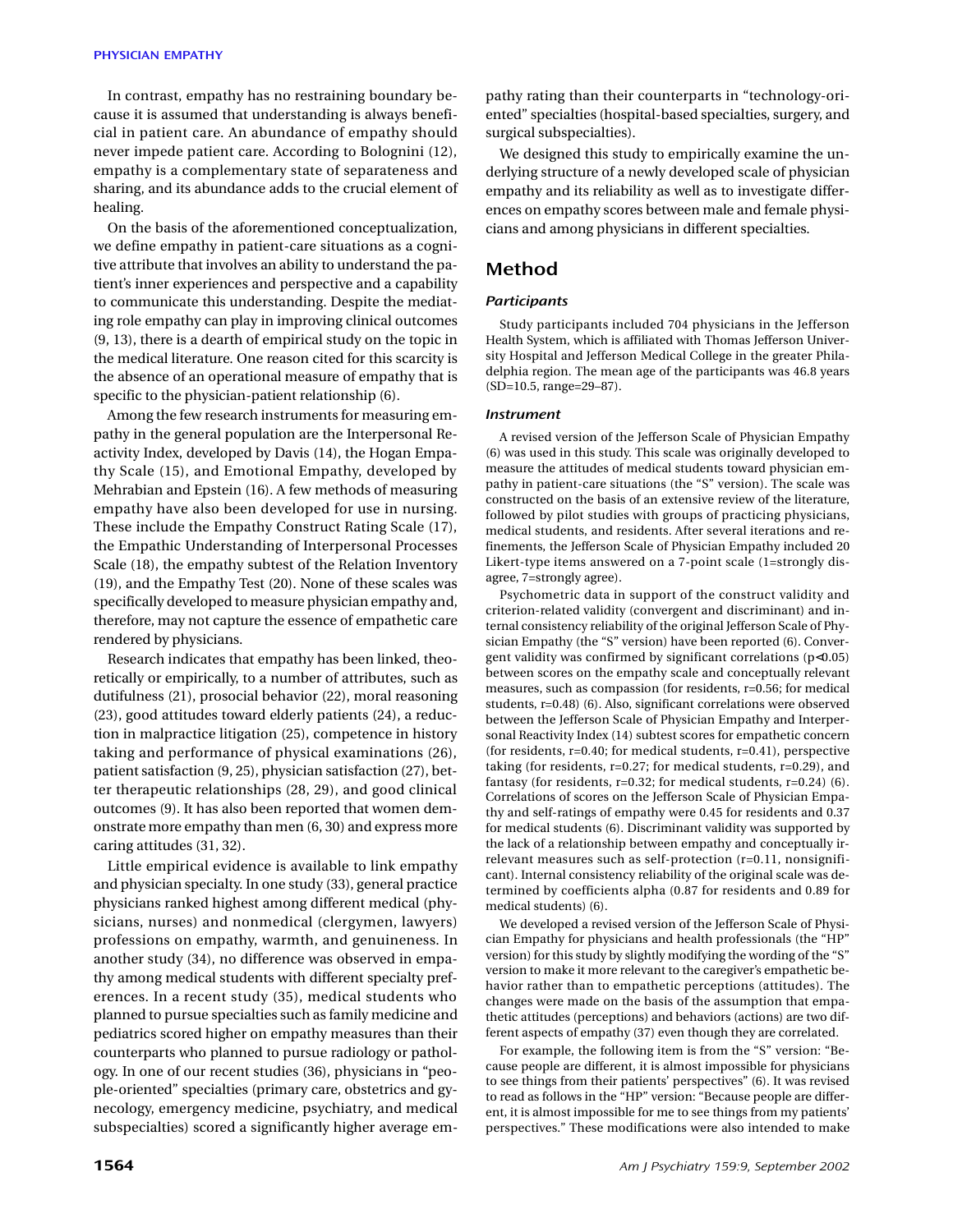the scale applicable to other health-care providers (e.g., nurses, psychotherapists, etc.), as well as physicians.

Furthermore, there were only three negatively worded items in the "S" version of the Jefferson Scale of Physician Empathy. Negatively worded items are usually used in psychological tests to decrease the confounding effect of the "acquiescence response style" (e.g., the tendency to constantly agree or disagree by yeasayers and naysayers). In the "HP" version, a balance was maintained by making 10 items positively worded and 10 items negatively worded. Questions were also included about respondents' gender and primary areas of practice. (Copies of the "S" and "HP" versions of the Jefferson Scale of Physician Empathy can be obtained from the first author.)

#### *Procedures*

The Jefferson Scale of Physician Empathy was mailed to 1,007 physicians. Each was accompanied by a cover letter signed by one of the authors (T.J.N.) to increase cooperation. A handwritten note was included on the cover letter for many of the physicians who were personally known to the author who signed the letters.

The respondents were instructed not to identify themselves and were assured about the strict confidentiality of individual responses. An addressed, postage-paid envelope was provided for return of the survey. Two follow-up reminders were sent to nonrespondents at 4- and 8-week intervals after the original mailing. A total of 704 completed surveys were returned, representing a 70% response rate.

For the purpose of studying the test-retest reliability of the Jefferson Scale of Physician Empathy, a group of 100 physicians who responded to the survey were randomly selected. They were sent a second copy of the Jefferson Scale of Physician Empathy with a thank-you note for their participation and a request to complete the second copy of the empathy scale for the purpose of the reliability study. Seventy-one physicians responded, and their scores from the two tests were correlated. The exact time interval between completion of the two tests could not be accurately determined because we did not ask the physicians to specify the date on which they completed the questionnaires. On the basis of the postmarks, we estimated that the testing interval was approximately 3–4 months.

#### *Statistical Analyses*

To investigate the underlying components of the Jefferson Scale of Physician Empathy ("HP" version), data were subjected to principal-component factor analysis by using orthogonal rotation to obtain a simpler factor structure. A t test was also used to compare the scores of men and women, and analysis of variance was used to examine the differences on the mean empathy scores among physicians in different specialties. Because of the small number of women in some of the specialties, we used analysis of covariance (ANCOVA) (with gender as a covariate) instead of a two-way analysis of variance (with gender and specialty as the independent variables) to control for the effect of gender on empathy scores for physicians in different specialties.

## **Results**

The response rate achieved in this study (70%) is considerably higher than the typical rate of 52% reported for mailed surveys to physicians (38). But according to Gough and Hall (39), a response rate of at least 75% should be achieved to ensure representativeness of the sample for mailed surveys to professionals. Since our response rate was lower than 75%, we compared the respondents and nonrespondents on their specialties (the only variable available to us for nonrespondents) to ensure that the respondents were representative in that regard. No significant difference in specialties was observed between the respondents and the nonrespondents.

#### *Components of the Empathy Scale*

To examine the underlying factors (components) of the empathy scale, an exploratory factor analysis was conducted that produced three meaningful factors with eigenvalues greater than one. The first factor accounted for 21%, the second factor for 8%, and third factor for 7% of the total variance. The magnitudes of the eigenvalues, proportions of variance, and factor coefficients are reported in Table 1.

As shown in the table, the 10 positively worded items had factor coefficients greater than 0.35 for factor 1 (shown in bold). On the basis of the content of these items and the magnitude of the eigenvalue, the first factor can be considered the grand factor of perspective taking, the core ingredient of empathy (5, 13, 14). This factor is very similar to the grand factor of physician's view from patient's perspective that emerged in the "S" version of the scale (6).

Eight of the negatively worded items had factor coefficients greater than 0.35 for factor 2. On the basis of the content of these items, this factor can be considered a construct involving "compassionate care" (which is in opposition to the negatively worded items' contents)—similar to the emotions in patient care that emerged in the "S" version (6). Finally, two other negatively worded items had high coefficients for factor 3, titled the ability to stand in the patient's shoes (which is in contrast to the negatively worded items' contents). This factor is also similar to thinking like the patient, which is found in the "S" version of the scale (6).

The factor structure of the Jefferson Scale of Physician Empathy is consistent with the conceptual aspects of a multidimensionality notion of empathy (4, 14). The stability of factor structure and factor similarity across different groups (medical students and practicing physicians) and across different forms (the "S" and "HP" versions) provide further support for the construct validity of the scale.

#### *Descriptive Statistics and Reliability Coefficients*

Score distribution and descriptive statistics for the Jefferson Scale of Physician Empathy ("HP" version) are reported in Table 2. The internal consistency of the empathy scale was examined by calculating Cronbach's coefficient alpha. This reliability coefficient was 0.81, indicating that the Jefferson Scale of Physician Empathy is internally consistent. The test-retest reliability coefficient was 0.65, suggesting that the empathy scores were relatively stable over time.

#### *Gender Difference and Age*

We compared the empathy scores for 507 men and 179 women who reported their gender. The mean empathy score for men (mean=119.1, SD=11.8) was slightly lower than that for women (mean=120.9, SD=12.2), and the dif-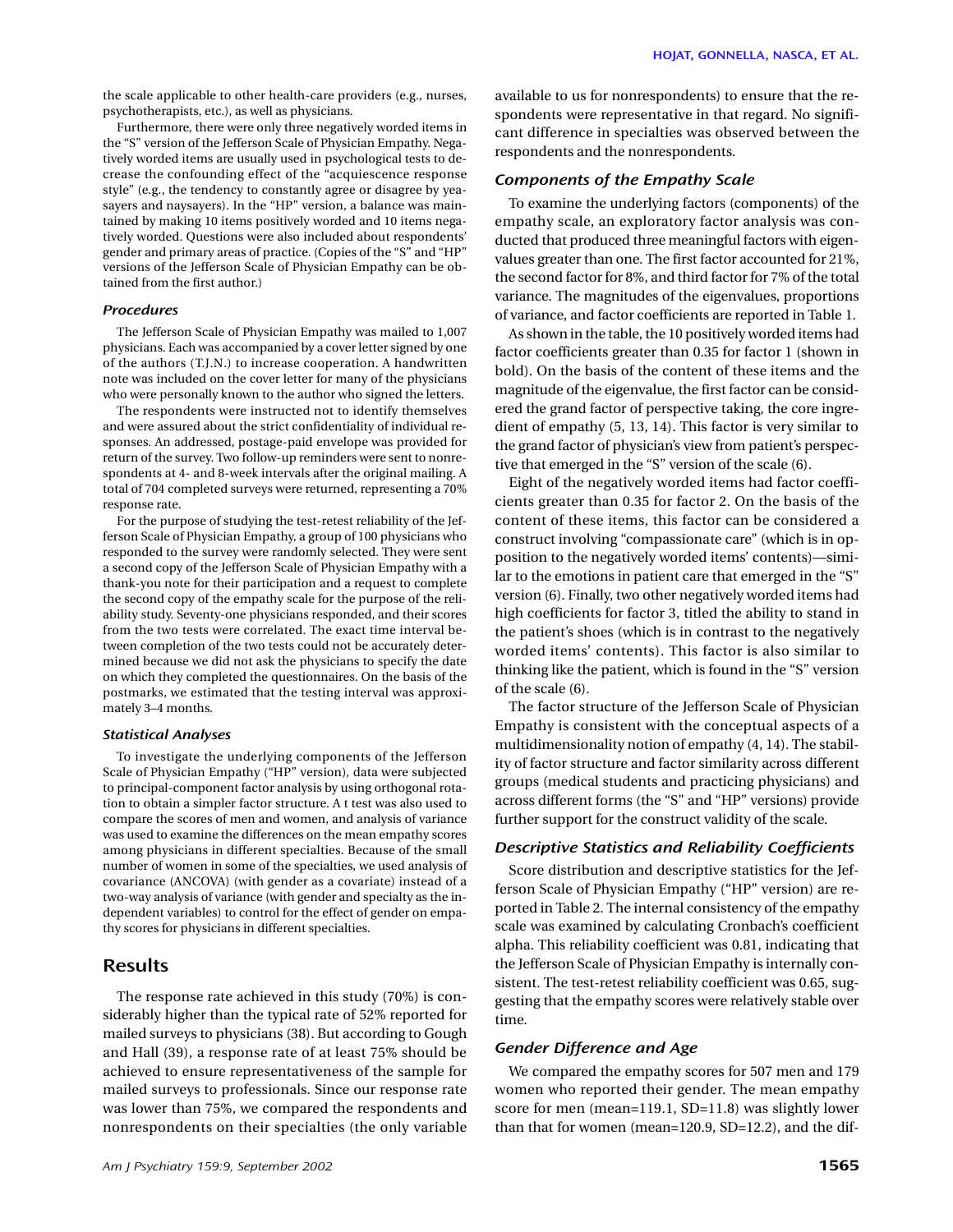#### **TABLE 1. Rotated Factor Loadings for the Jefferson Scale of Physician Empathy, Based on the Responses of 704 Physicians<sup>a</sup>**

|                                                                                                               | Factor  |         |                |
|---------------------------------------------------------------------------------------------------------------|---------|---------|----------------|
| Item                                                                                                          | 1       | 2       | 3              |
| 1. An important component of the relationship with my patients is my understanding of the emotional           |         |         |                |
| status of the patients and their families.                                                                    | 0.70    | 0.21    | $-0.08$        |
| 2. I try to understand what is going on in my patients' minds by paying attention to their nonverbal          |         |         |                |
| cues and body language.                                                                                       | 0.62    | 0.06    | 0.23           |
| 3. I believe that empathy is an important therapeutic factor in medical treatment.                            | 0.60    | 0.28    | $-0.25$        |
| 4. Empathy is a therapeutic skill without which my success as a physician would be limited.                   | 0.58    | 0.22    | $-0.16$        |
| 5. My understanding of my patients' feelings gives them a sense of validation that is therapeutic in its      |         |         |                |
| own right.                                                                                                    | 0.58    | 0.32    | 0.03           |
| 6. My patients feel better when I understand their feelings.                                                  | 0.50    | $-0.02$ | 0.16           |
| 7. I consider understanding my patients' body language as important as verbal communication in                |         |         |                |
| physician-patient relationships.                                                                              | 0.48    | $-0.18$ | 0.30           |
| 8. I try to imagine myself in my patients' shoes when providing care to them.                                 | 0.46    | 0.29    | 0.28           |
| 9. I have a good sense of humor, which I think contributes to a better clinical outcome.                      | 0.45    | $-0.02$ | 0.14           |
| 10. I try to think like my patients in order to render better care.                                           | 0.46    | 0.20    | 0.25           |
| 11. Patients' illnesses can be cured only by medical treatment; therefore, affectional ties to my patients    |         |         |                |
| cannot have a significant place in this endeavor. <sup>b</sup>                                                | 0.17    | 0.60    | $-0.01$        |
| 12. Attentiveness to my patients' personal experiences is irrelevant to treatment effectiveness. <sup>b</sup> | 0.07    | 0.59    | 0.07           |
| 13. I try not to pay attention to my patients' emotions in interviewing and history taking. <sup>b</sup>      | 0.02    | 0.54    | 0.02           |
| 14. I believe that emotion has no place in the treatment of medical illness. <sup>b</sup>                     | 0.22    | 0.50    | $-0.03$        |
| 15. I do not allow myself to be touched by intense emotional relationships among my patients and their        |         |         |                |
| family members. <sup>b</sup>                                                                                  | 0.13    | 0.44    | 0.26           |
| 16. My understanding of how my patients and their families feel is an irrelevant factor in medical            |         |         |                |
| treatment. <sup>b</sup>                                                                                       | $-0.03$ | 0.43    | 0.14           |
| 17. I do not enjoy reading nonmedical literature or experiencing the arts. <sup>b</sup>                       | 0.05    | 0.37    | 0.13           |
| 18. I consider asking patients about what is happening in their lives an unimportant factor in                |         |         |                |
| understanding their physical complaints. <sup>b</sup>                                                         | 0.10    | 0.37    | $-0.12$        |
| 19. It is difficult for me to view things from my patients' perspectives. <sup>b</sup>                        | 0.10    | 0.05    | 0.74           |
| 20. Because people are different, it is almost impossible for me to see things from my patients'              |         |         |                |
| perspectives. <sup>b</sup>                                                                                    | 0.17    | 0.20    | 0.66           |
| Eigenvalue                                                                                                    | 4.2     | 1.5     | 1.3            |
| % variance                                                                                                    | 21      | 8       | $\overline{7}$ |

<sup>a</sup> Items are listed by the order of magnitude of the factor structure coefficients within each factor. Values greater than 0.35 are in bold. Responses were based on a 7-point Likert-type scale.

b Responses were reverse-scored on these items (strongly agree=1, strongly disagree=7); otherwise, items were scored directly (strongly agree=7, strongly disagree=1).

ference between genders was nearly significant (t=1.71, df=684, p=0.08). Age did not significantly correlate with empathy scores for men (r=0.01) or women (r=0.07).

#### *Specialty Comparisons*

We compared the mean empathy scores for physicians in 12 different specialty groups. For a meaningful comparison, only the specialties reported by more than 20 physicians were included in this analysis. Statistically significant differences were found in empathy scores among physicians in different specialties (F=1.99, df=11, 493, p<0.05) (Table 3).

The specialties in Table 3 are listed in descending order of magnitude of mean empathy scores. Psychiatrists had the highest mean empathy score (mean=127.0), followed by physicians in general internal medicine (mean=121.7), general pediatrics (mean=121.5), emergency medicine (mean=121.0), and family medicine (mean=120.5). The lowest means were scored by physicians in anesthesiology (mean=116.1), orthopedic surgery (mean=116.5), neurosurgery (mean=117.3), radiology (mean=117.9), and cardiovascular surgery (mean=118.0). Physicians in general surgery (mean=119.3) and obstetrics and gynecology (mean=119.2) had scores that fell between these high- and low-scoring specialties. The differences in em-

pathy scores among psychiatrists and physicians in internal medicine, pediatrics, and emergency medicine were not statistically significant, but physicians in all other specialties scored significantly lower than psychiatrists (p<0.05, by Duncan's post hoc mean comparison test). When we controlled the effect of physician gender (by ANCOVA), the aforementioned differences among specialties remained unchanged with one exception—physicians in family medicine were among the high scorers for empathy and were not significantly different from their counterparts in psychiatry, general internal medicine, general pediatrics, and emergency medicine. These results are consistent with our previous findings (36) and with findings reported by Newton and colleagues (35) but not with those reported by Harsch (34).

### **Discussion**

A positive patient-physician relationship is a critical element in the practice of medicine and in the art of healing (1, 4, 9, 25); however, such relationships have been severely strained by changes in the economics of medical practice (1) as well as recent developments in the organization and delivery of health care (40). When one considers the many changes within the health-care system that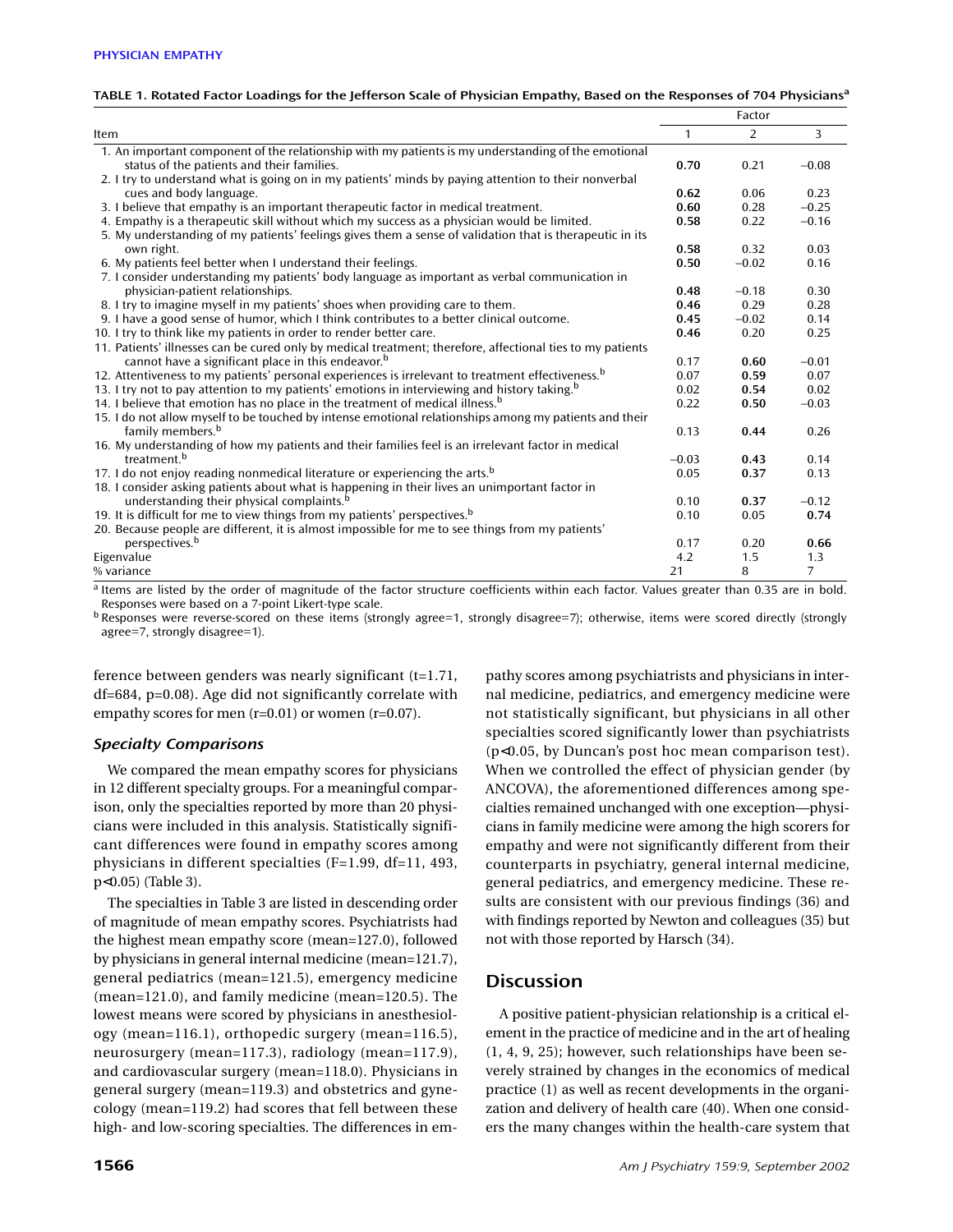**TABLE 2. Distributions, Percentiles, and Descriptive Statistics for Scores on the Jefferson Scale of Physician Empathy of 704 Physicians**

|                                      |                | Cumulative | Cumulative |
|--------------------------------------|----------------|------------|------------|
| Score Variable                       | Frequency      | Frequency  | %          |
| Interval                             |                |            |            |
| $\leq$ 75                            | 3              | 3          | $<$ 1      |
| $76 - 80$                            | 3              | 6          | 1          |
| $81 - 85$                            | $\overline{2}$ | 8          | 1          |
| 86-90                                | 3              | 11         | 2          |
| $91 - 95$                            | 13             | 24         | 3          |
| 96-100                               | 21             | 45         | 6          |
| $101 - 105$                          | 31             | 76         | 11         |
| 106-110                              | 57             | 133        | 19         |
| 111-115                              | 97             | 230        | 33         |
| 116-120                              | 111            | 341        | 48         |
| $121 - 125$                          | 114            | 455        | 65         |
| 126-130                              | 126            | 581        | 83         |
| 131-135                              | 85             | 666        | 95         |
| 136-140                              | 38             | 704        | 100        |
| Mean                                 | 120            |            |            |
| SD                                   | 12             |            |            |
| Percentile                           |                |            |            |
| 25th                                 | 113            |            |            |
| 50th (median)                        | 121            |            |            |
| 75th                                 | 128            |            |            |
| Possible range                       | $20 - 140$     |            |            |
| Actual range                         | $50 - 140$     |            |            |
| Alpha reliability estimate           | 0.81           |            |            |
| Test-retest reliability <sup>a</sup> | 0.65           |            |            |

a Test-retest reliability was calculated for 71 physicians within an approximately 3–4-month interval between tests.

may negatively influence the patient-physician alliance and undermine empathy in therapeutic relationships, it makes sense to begin studying the development and correlates of physician empathy and its contribution to clinical outcomes.

The findings of this study suggest that physician empathy is a multidimensional concept involving at least three components. The most important component is perspective taking, an outcome consistent with that reported for the general population (5, 13, 14). Other components of empathy are compassionate care and standing in the patient's shoes, which are both specific to the patient-physician relationship.

Studies are inconsistent about how amenable empathy is to educational intervention among medical students and physicians. Some researchers believe that empathy is a personality state that can decline during medical education (41) but can also be improved by targeted educational activities (42, 43). Others report that empathy is a personality trait that cannot be easily taught (44, 45). We do not know which of the three components of empathy found in this study is more or less amenable to educational interventions in training physicians, nor do we know which of the physician's three professional roles as clinician, educator, and resource manager (46) can be enhanced by increasing his/her empathy. Further empirical research is needed to address these issues.

It is important to investigate the underlying reasons for variations in empathy among health-care professionals. For example, although it did not reach statistical signifi-

**TABLE 3. Scores of 704 Physicians on the Jefferson Scale of Physician Empathy by Gender and Specialty**

| Gender and Specialty   | N   | Mean  | SD   |
|------------------------|-----|-------|------|
| Gender <sup>a</sup>    |     |       |      |
| Men                    | 507 | 119.1 | 11.8 |
| Women                  | 179 | 120.9 | 12.2 |
| Specialtv <sup>b</sup> |     |       |      |
| Psychiatry             | 24  | 127.0 | 5.5  |
| Internal medicine      | 60  | 121.7 | 10.6 |
| Pediatrics             | 78  | 121.5 | 12.2 |
| Emergency medicine     | 23  | 121.0 | 10.7 |
| Family medicine        | 69  | 120.5 | 12.6 |
| General surgery        | 33  | 119.3 | 14.9 |
| Obstetrics/gynecology  | 24  | 119.2 | 10.4 |
| Cardiovascular surgery | 44  | 118.0 | 13.2 |
| Radiology              | 43  | 117.9 | 13.1 |
| Neurosurgery           | 21  | 117.3 | 9.5  |
| Orthopedic surgery     | 24  | 116.5 | 12.9 |
| Anesthesiology         | 51  | 116.1 | 12.0 |

 $a$  Difference was nearly significant (t=1.71, df=684, p=0.08).

<sup>b</sup> Differences were statistically significant (F=1.99, df=11, 493, p<0.05). Specialties are listed in descending order by the magnitude of the mean empathy score.

cance in this study, the finding that women tend to score higher on empathy ratings than men is consistent with the findings of other studies (30, 47), but it falls short of providing an explanation for gender differences in empathy.

Several explanations can be offered for gender differences in empathy. For example, it has been suggested that women are more receptive than men to emotional signals (48), a quality that can contribute to a better understanding and, hence, to a better empathetic relationship (47). Also, on the basis of the evolutionary theory of parental investment, women are believed to develop more caregiving attitudes toward their offspring than men (48). The findings on gender differences in empathy are in agreement with the reports that female physicians spend more time with their patients, have fewer patients (49), and render more preventive and patient-oriented care (50, 51).

More empirical evidence is needed to test the hypothesis that relates gender differences on empathy to intrinsic (e.g., evolutionary gender characteristics) or to extrinsic (e.g., gender role expectations) factors (30). Each hypothesis has potentially different implications in the selection and training of physicians.

The significant differences in empathy scores observed among physicians in various specialties might reflect the notion that different individuals with different degrees of interpersonal skills, reflected in their empathy scores, are attracted to different specialties (34). These differences might also result from the amount of emphasis in training that is placed on interpersonal skills in different specialties. Each of these notions has implications in the selection, career counseling, and curriculum development of academic medical centers.

Prospective studies might well be conducted to examine the relationship between empathy scores and performance measures in medical school, to address changes in empathy at different levels of undergraduate and graduate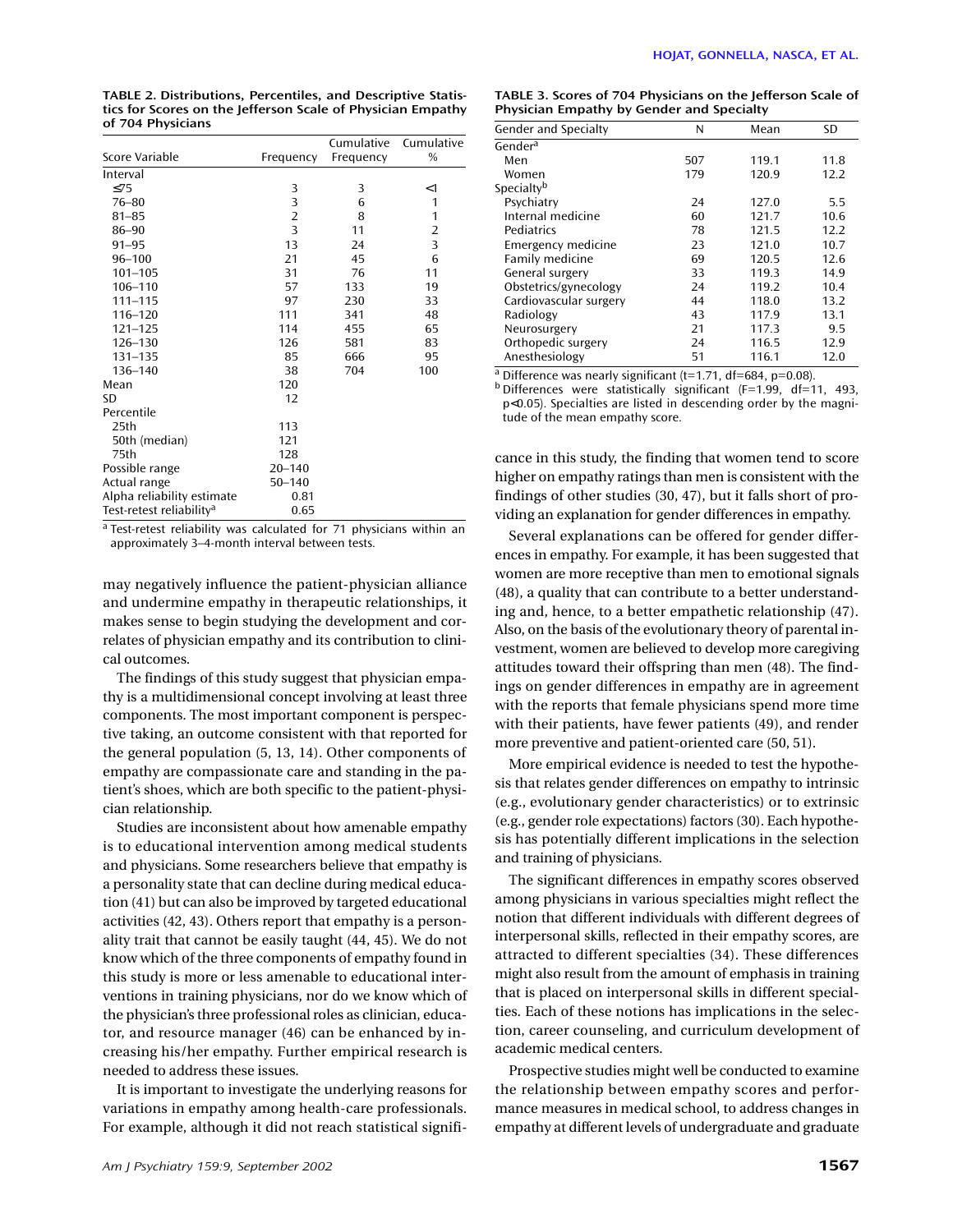medical education, and to investigate the long-term effects of physician empathy on patient satisfaction, clinical outcomes, and malpractice litigation.

This study is a step toward clarification and measurement of physician empathy. The definition and measurement of empathy deserves attention because this essential humanistic aspect of medicine eludes the performance measures that are commonly used in medical education. Such research could have important implications in the selection and education of medical students and residents and in career counseling. The Jefferson Scale of Physician Empathy that was used in this study, supported by construct validity, test-retest, and internal consistency reliabilities, provides a psychometrically sound tool for future research on physician empathy.

Received Nov. 16, 2001; revision received April 10, 2002; accepted April 22, 2002. From the Center for Research in Medical Education and Health Care and the Department of Psychiatry and Human Behavior, Jefferson Medical College, Thomas Jefferson University. Address reprint requests to Dr. Hojat, Center for Research in Medical Education and Health Care, Jefferson Medical College, 1025 Walnut St., Philadelphia, PA 19107; mohammadreza.hojat@mail.tju.edu (email).

Supported in part by a grant from the Pfizer Medical Humanities Initiative of Pfizer, Inc.

The authors thank Dorissa Bolinski for editorial assistance.

#### **References**

- 1. Glass RM: The patient-physician relationship: JAMA focuses on the center of medicine (editorial). JAMA 1996; 275:147–148
- 2. Association of American Medical Colleges (AAMC) Medical School Objectives Project. http://www.aamc.org/meded/msop
- 3. Stephan WG, Finlay KA: The role of empathy in improving inter-group relations. J Soc Issues 1999; 55:729–743
- 4. Kunyk D, Olson JK: Clarification of conceptualizations of empathy. J Adv Nurs 2001; 35:317–325
- 5. Davis MH: Empathy: A Social Psychological Approach. Madison, Wis, Brown and Benchmark, 1994
- 6. Hojat M, Mangione S, Nasca TJ, Cohen MJM, Gonnella JS, Erdmann JB, Veloski JJ, Magee M: The Jefferson Scale of Empathy: development and preliminary psychometric data. Educational and Psychol Measurement 2001; 61:349–365
- 7. Aring CD: Sympathy and empathy. JAMA 1958; 167:448–452
- 8. Wispe L: The distinction between sympathy and empathy: to call forth a concept, a word is needed. J Pers Soc Psychol 1986; 50:314–321
- 9. Nightingale SD, Yarnold PR, Greenberg MS: Sympathy, empathy, and physician resource utilization. J Gen Intern Med 1991; 6:420–423
- 10. Blumgart HL: Caring for the patient. N Engl J Med 1964; 270: 449–456
- 11. Jensen N: The empathic physician (letter). Arch Intern Med 1994; 154:108
- 12. Bolognini S: Empathy and "empathism." Int J Psychoanal 1997; 78:279–293
- 13. Spiro HM, McCrea Curen MG, Peschel E, St James D: Empathy and the Practice of Medicine: Beyond Pills and the Scalpel. New Haven, Conn, Yale University Press, 1993
- 14. Davis MH: Measuring individual differences in empathy: evidence for multidimensional approach. J Pers Soc Psychol 1983; 44:113–126
- 15. Hogan R: Development of an empathy scale. J Consult Clin Psychol 1969; 33:307–316
- 16. Mehrabian A, Epstein NA: A measure of emotional empathy. J Pers 1972; 40:525–543
- 17. LaMonica EL: Construct validity of an empathy instrument. Res Nurs Health 1981; 4:389–400
- 18. Carkhuff R: Helping and Human Relations: Selection and Training, vol 1. New York, Holt, Rinehart, and Winston, 1969
- 19. Barrett-Lennard GT: Dimensions of Therapist Response as Causal Factors in the Therapeutic Change. Psychol Monogr 1969; 76(43, number 562)
- 20. Layton JM: The use of modeling to teach empathy to nursing students. Res Nurs Health 1979; 2:163–176
- 21. Wolf ES: The dutiful physician: the central role of empathy in psychoanalysis, psychotherapy, and medical practice. Hillside J Clin Psychiatry 1980; 2:41–56
- 22. Batson CD, Polycarpou MP, Harmon-Jones E, Imhoff MJ, Mitchener EC, Bender LL: Empathy and attitudes: can feeling for a member of a stigmatized group improve feelings toward the group? J Pers Soc Psychol 1997; 72:105–118
- 23. Olsen DP: Development of an instrument to measure the cognitive structure used to understand personhood in patients. Nurs Res 1997; 46:78–84
- 24. Bagshaw M, Adams M: Nursing home nurses' attitudes, empathy, and ideologic orientation. Int J Aging Hum Dev 1986; 22: 235–246
- 25. Levinson W: Physician-patient communication: a key to malpractice prevention. JAMA 1994; 273:1619–1620
- 26. Colliver JA, Willis MS, Robbs RS, Cohen DS, Swartz MH: Assessment of empathy in a standardized-patient examination. Teach Learn Med 1998; 10:8–11
- 27. Suchman LA, Roter D, Green M, Lipkin M: Physician satisfaction with primary care office visits: Collaborative Study Group of the American Academy on Physician and Patient. Med Care 1993; 31:1083–1092
- 28. Bertakis KD, Roter D, Putman SM: The relationship of physician medical interview style to patient satisfaction. J Fam Pract 1991; 32:175–181
- 29. Livinson W, Roter D: Physicians' psychosocial beliefs correlate with their patient communication skills. J Gen Intern Med 1995; 10:375–379
- 30. Eisenberg N, Lennon R: Sex differences in empathy and related capacities. Psychol Bull 1983; 94:100–131
- 31. Eagly AH, Steffen VJ: Gender stereotypes stem from the distribution of men and women into social roles. J Pers Soc Psychol 1984; 46:735–754
- 32. Reverby S: A caring dilemma: womanhood and nursing in historical perspective. Nurs Res 1987; 36:1–5
- 33. Truax CB, Altmann H, Millis WA: Therapeutic relationships provided by various professionals. J Community Psychol 1974; 2: 33–36
- 34. Harsch HH: The role of empathy in medical students' choice of specialty. Acad Psychiatry 1989; 13:96–98
- 35. Newton BW, Savidge MA, Barber L, Cleveland E, Clardy J, Beeman G, Hart T: Differences in medical students' empathy. Acad Med 2000; 75:1215
- 36. Hojat M, Mangione S, Gonnella JS, Nasca T, Veloski JJ, Kane G: Empathy in medical education and patient care (letter). Acad Med 2001; 76:669
- 37. Kunst-Wilson W, Carpenter L, Poser A, Venhor I, Kushner K: Empathic perception of nursing students: self-reported and actual ability. Res Nurs Health 1981; 4:283–293
- 38. Cummings SA, Savitz LA, Konrad TR: Reported response rates to mailed physician questionnaires. Health Serv Res 2001; 35: 1347–1355